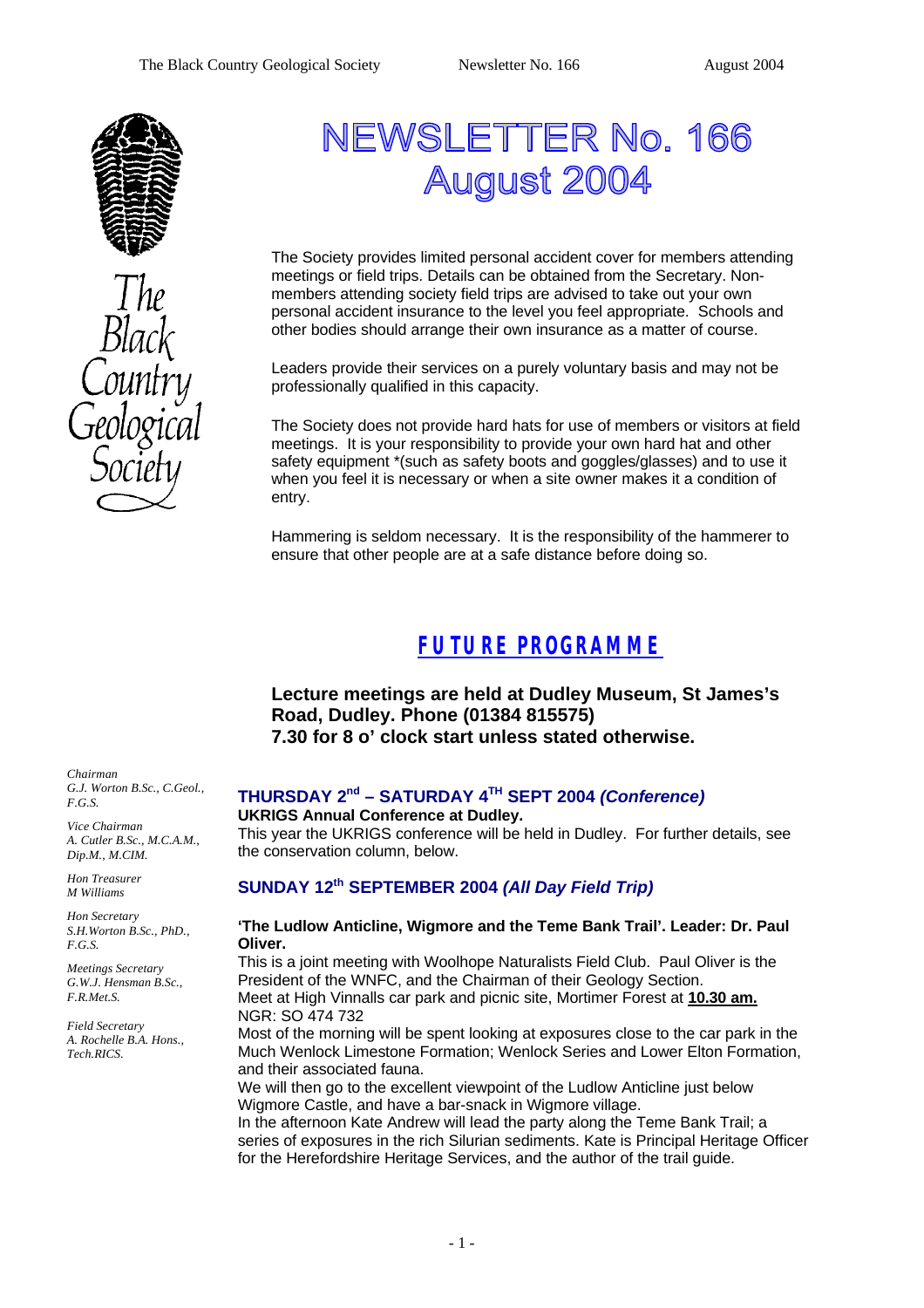### **MONDAY 27TH SEPTEMBER 2004** *(Indoor Meeting)*

**'Red Beds. Decoding Geomagnetic and Astrophysical Data' by Peter Turner, Birmingham University.** 

#### **MONDAY 25TH OCTOBER 2004** *(Indoor Meeting)*

**'The geology, mineralogy and palaeontology of the Coseley Coal Measures Ironstones' by Laura Braznell, University of Birmingham.**

Exceptional Preservation in the Upper Carboniferous Coseley Lagerstätte

Laura is a PhD student currently researching the conditions that gave rise to the spectacularly preserved soft-bodied fossils in the ironstone nodules of Coseley and similar material from other famous locations like Mazon Creek, USA. Specimens from the collections at Dudley will be on display for the evening.

The Late Carboniferous Coseley Lagerstätte from the West Midlands, UK, contains exceptionally preserved plant and animal fossils that occur as hard parts and mineralised soft tissues sealed within siderite nodules, which vary in size from 15 - 250 mm. The nodules are recovered from Westphalian B siltstones and mudstones of the Coal Measure Group and were abundant enough in these horizons to form commercial ironstone beds.

The Coseley fossils have been examined using various techniques including scanning electron microscopy and point analysis, which have revealed several distinctive phases of preservation: soft tissues have been replaced by kaolinite, voids have been extensively filled with sulphide minerals, all of which are encased in siderite concretions. Bacterial mediation has allowed the authigenic growth of very fine-grained clay minerals on the surface of the decaying organisms, templating the soft tissues and forming biofilms that preserve fine anatomical detail. This was accompanied by early framboidal pyrite formation and closely followed by void filling sphalerite, galena and pyrite precipitation. Siderite formation would have either occurred during or shortly after soft tissue preservation producing a concentric nodule that prevented compaction of the fossils.

### **MONDAY 6th DECEMBER 2004** *(Indoor Meeting)*

Members evening of short talks and demonstrations. This evening has proved to be very popular in previous years and will again be open to anyone who would like to share something of interest, whether it be some rock or fossil specimens collected on holiday or a short talk accompanied by a few slides. We will provide refreshments as in previous years to make the evening a very sociable one. Please start to think of what you might be able to contribute.

### **MONDAY 31ST JANUARY 2005** *(Indoor Meeting)*

**'Gold Exploration' by Tim Colman of the BGS.**

### **MONDAY 28TH FEBRUARY 2005** *(Indoor Meeting)*

#### **'Global Mass Extinctions: Volcanism versus Impacts' by Prof. A.D. Saunders of the Geology Department, University of Leicester.**

Professor Saunders was born in the West Midlands and educated at the High Arcal Grammar School in Sedgley, and so he is very familiar with the Wren's Nest and the Baggeridge spoil heaps! He read geology at Sheffield and took his PhD in Birmingham. His research has been mostly into igneous petrology and geochemistry, and he is now working on mantle plumes and their relationships to volcanism and mass extinctions.

### **MONDAY 28TH MARCH 2005** *(Indoor Meeting)*

**'Life in the Triassic in Britain' by Dr. G. Warrington of the BGS.**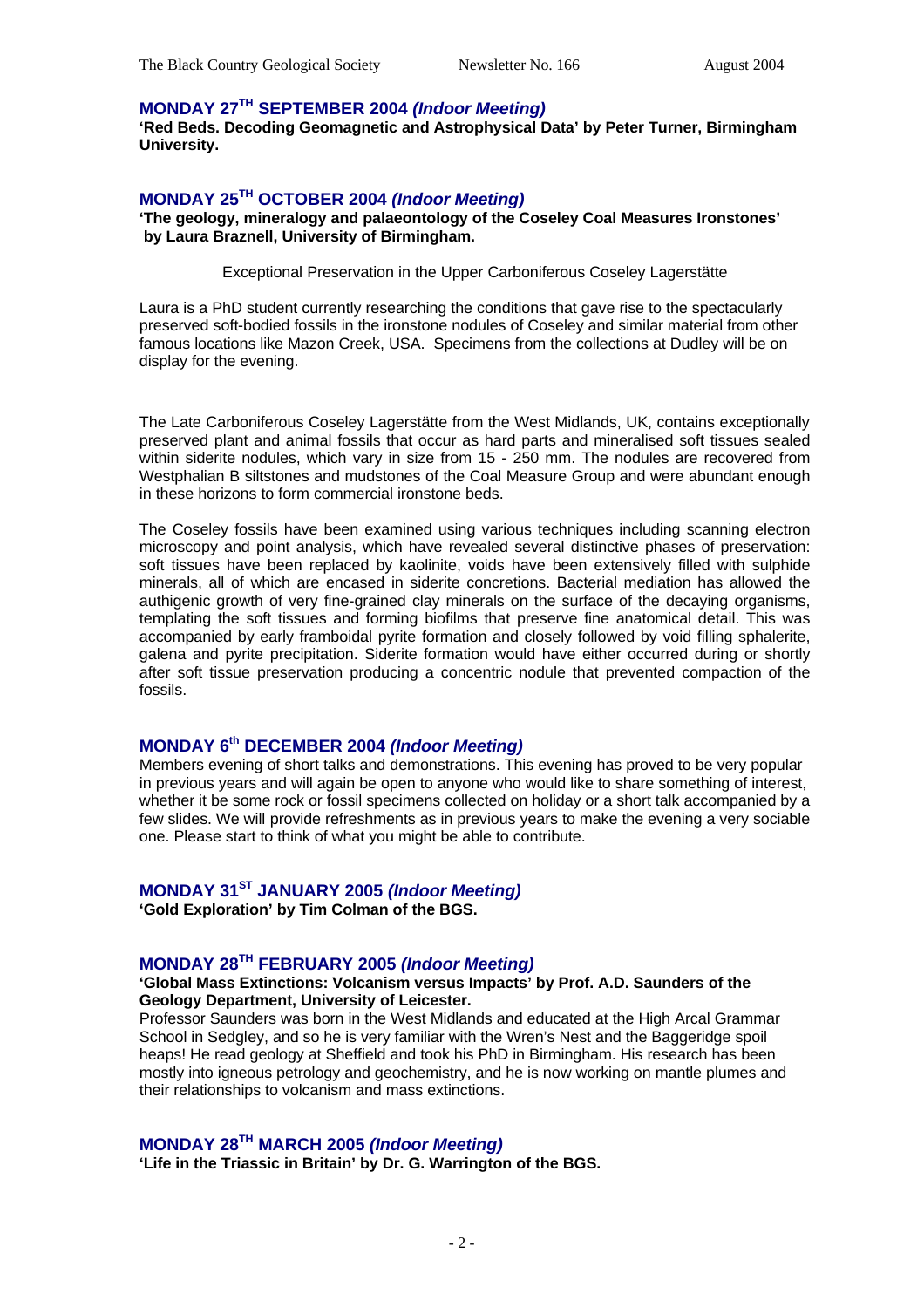#### **MONDAY 25TH APRIL 2005** *(Indoor Meeting – to be confirmed)*

**'Exploring the Bolivian Precambrian Shield and the lost world' by Dr. Martin Litherland from the BGS, Kingsley Dunham Centre.**

# *EDITORIAL*

Often in geology we sail close to the wind, go off the rails, and we have to think, hold your horses, keep your powder dry and wait for a fair wind so you can get a good head of steam and move forward. As you will realise by now, that first sentence is nonsense - cliché-ridden rubbish - but its purpose is to illustrate how we use phrases and metaphor derived from practices and activities everyone was familiar with. Sailing ships have supplied many of these, in addition to the two I have used you could add 'the cut of one's jib' or something being 'under full sail'. There are many expressions derived from the age of steam and travel by rail, and 'keeping your powder dry' is one of many phrases that come from the armed services.

But what of geology? Earth science, geology and palaeontology were so popular in the 19<sup>th</sup> century that there should be some common forms of language derived from that source, and yet I find it difficult to think of many. When I lived in London, I did hear people referred to as being a 'diamond geezer' or something being 'as hard as flint', but these are not strictly geological. We all understand when someone is called 'an old fossil' or a 'dinosaur' and I am sure that there are other examples of geology supplying words that become part of our language.

I am no expert on the use of English, and neither is John Prescott, the deputy prime minister, but he, as well as other politicians have started to use terms related to plate tectonics. Recently my Sunday newspaper wrote:- 'The deputy prime minister admitted that a seismic shift was occurring and that the tectonic "plates" were moving'. John Prescott was then quoted as saying; "I think it's true that, when plates appear to be moving, everyone positions themselves for it, every British prime minister goes eventually". So perhaps plate tectonics has the credentials to supply a metaphor, every child is taught it at school and it is generally understood.

It is ironic that an older expression that conveys the same meaning is that there has been a 'sea change', yet another nautical reference.

Bill Groves

### *CONSERVATION COLUMN*

### *Wrens Nest Update -Seven Sisters Siteworks*

Infilling works have recommenced at the Seven Sisters. The lower levels that are in a very sorry state indeed, have now almost been completely grouted. The upper daylight levels are due to be infilled with loose basalt gravel before September, and if funding is released as is hoped, rockbolting and removal of the gravel will also begin by September.

### **7 th UKRIGS Annual Conference**

**THURSDAY 2nd – SATURDAY 4TH SEPT** will see Dudley play host to geoconservation professionals and amateurs alike from all over the UK. Its primary theme has been honed down to 'Broadening horizons for Geoconservation'

We will be presenting the Wrens Nest Seven Sisters as a case study, and talking about the bigger picture for geotourism in the Dudley area. This will, as previously stated include special presentations on 'The application of engineering expertise to conserving and managing geological sites', and 'The use of audio visual, film and the media to bring the geological story of local sites to the widest possible audience'. The programme will include updates on Geoparks and case studies from other parts of the UK.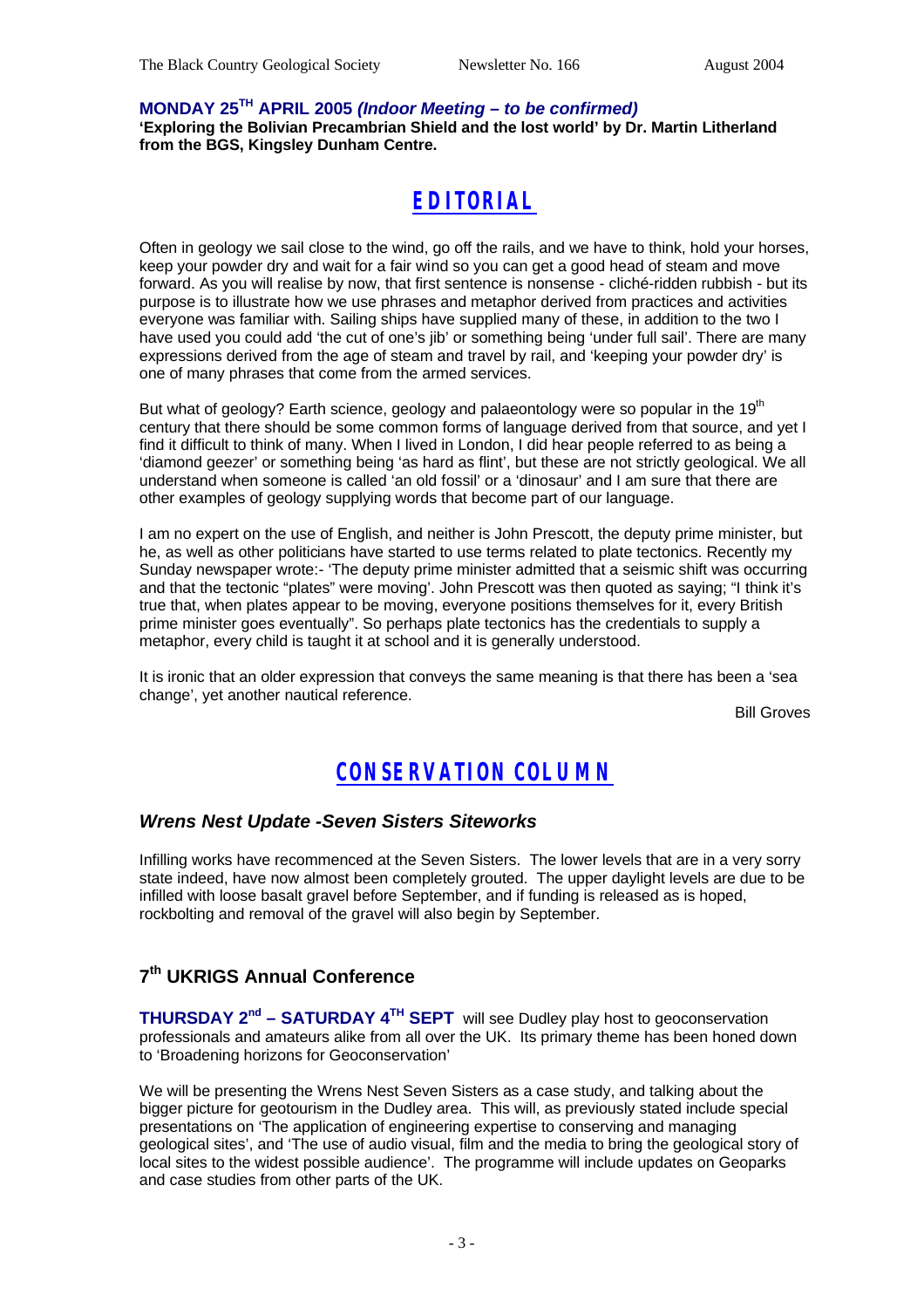Thursday and Friday will be the main part of the conference and will include field visits to the engineering works at The Seven Sisters at Wrens Nest, and hopefully the underground tunnel system beneath Drakelow, near Kinver. Saturday will be the UKRIGS AGM and we will finish with a final field trip, which will include some of the public art that has a geological theme. Displays will be mounted at the Museum and the BCGS, as the host RIGS Group will be acting as 'ushers' and 'gofers' for the event.

For those of you who have never been to one of these conferences and experienced what is going on across the UK to make geological sites more accessible to visit and enjoy, this is the best chance to test the water.

Graham Worton

# *DUDLEY MUSEUM UPDATE*

### *Exhibitions*

### *Dudley Unearthed -The New Permanent Geology gallery.*

I am delighted to be able to announce that the new geological gallery will be opening very soon. Many thanks to everyone who has supplied their opinions and views on our designs and ideas. These have helped in making sure that we have a better end result.

The final phase of the 'UnEarthed' gallery will be put in place in September when we launch the teachers pack and schools outreach programmes to coincide with the start of the new term. This will also be previewed at the RIGS Conference in September.

#### *Rock and Fossil identification mornings*

In association with the Launch of the 'UnEarthed' gallery I will also be a formalising a programme of 'identification mornings' at the museum, which will be widely publicised. For your information the first dateis:

**Saturday 18th September 2004 10.00 am to 12.00 noon**

*So, if you have any specimens that you would like identified then please make a note of the dates and times and come along and join us* 

#### *New leaflet for Barrow Hill*

I am similarly delighted to announce that we will shortly be releasing an interpretive leaflet for the geology, wildlife and human history of the Barrow Hill dolerite quarrying area of Pensnett. I will include more details or a copy in the next newsletter.

Graham Worton

### **GEOBABBLE**

Geology has always had the reputation of never using one term when two will do. Many words are interchanged with each other, and can if you are not careful, lead to confusion. However, rationalisation does take place and things are changed, I can remember when feldspar was spelt 'felspar', and I once witnessed an argument between academics as to whether it was Precambrian or Pre-Cambrian. The former won and has now replaced the latter.

One term that does seem to be on the way out is 'specific gravity'. Used in mineralogy as a figure that compares density with the density of water, which is 1. Or to put it another way, it is the ratio